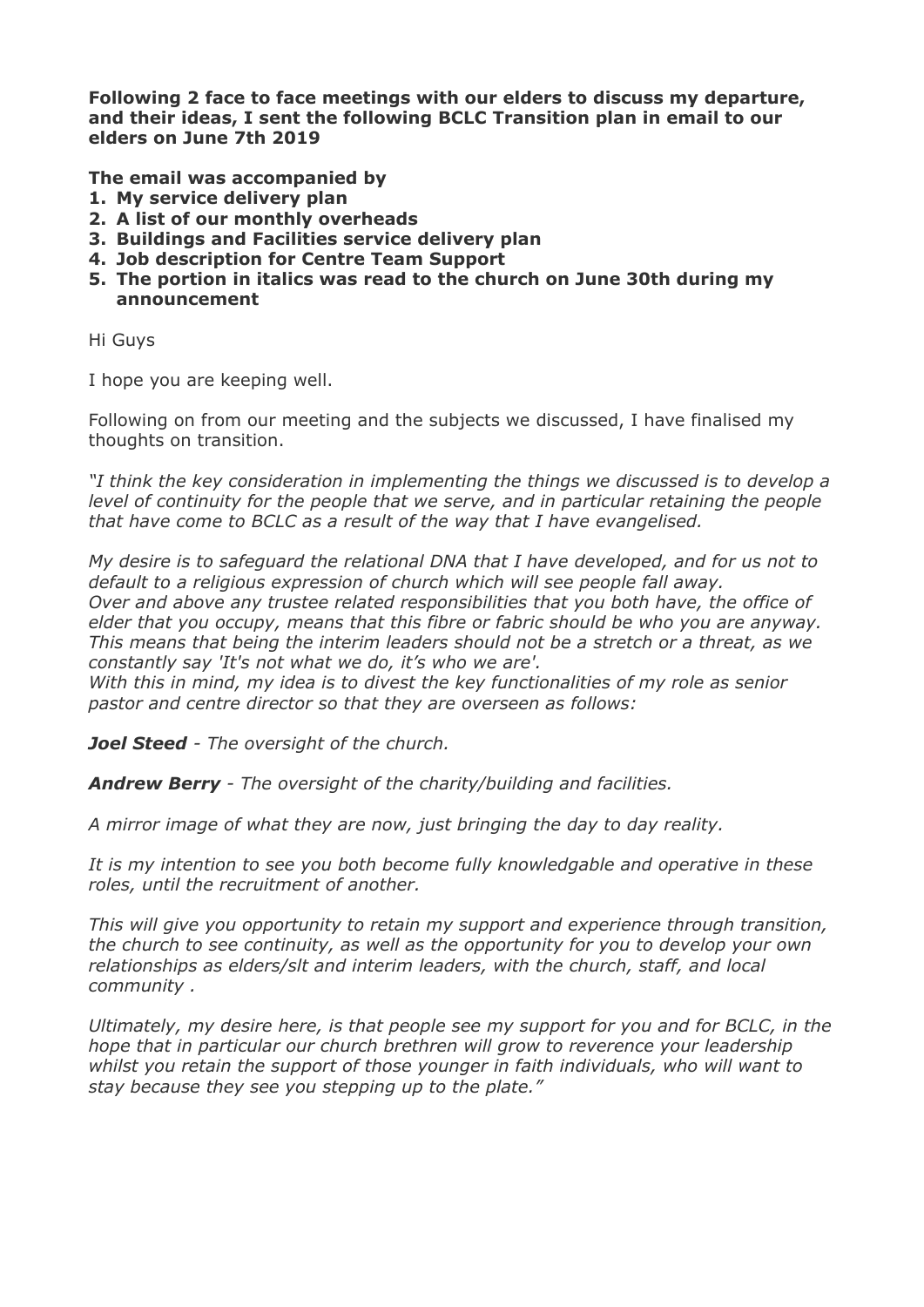## **The Centre**

The centre will be staffed Monday-Thursday by the following:

**Nigel Ipinson-Fleming** - Outgoing Centre Director. Senior Pastor - liaison between all depts, staff and leaders

**Jodi Kinsey** Community Liaison Officer (responsible for all project related activities as highlighted in the SDP- J*ob description being finalised*)

**Mark Partridge** - Centre team Support (please see job description attached) Monday -Thursday 9-5

**Sarah Panes** - Children's Play worker

**Ron Stevens** - (Caretaker) 7:30am-9am 5pm-7:30pm Monday to Thursday

**Gail Thomas** - Finance

**Jaci Brown** - Catering (Jaci will be finishing at the end of the years and the interim MP will be researching catering suppliers for conferences etc)

## **Sunday Session**

The Sunday Session contains four key components

- 1. Worship
- 2. Welcome and Announcements
- 3. Offering
- 4. Teaching

1. **Worship** - The worship team is currently in development and I will do my utmost to provide the best musical, vocal and leadership expertise to Nicola with the intention of her shaping the worship department in her image.

As production management was an idea that i propagated, this may well not be necessary for new leadership and so I don't think it is necessary for Belinda to continue in the production managers role.

I think it is more sensible for the rota template to be managed by Nicola as we have already agreed and that the speakers information be supplied to Nicola for that rota as we agreed in our meeting.

2. **Welcome -** Over the initial phase of transition I think it is important for you both to be visible, so i think that welcome in the initial phase that welcome announcements be shared between us.

3. **Offering** - Having spoke to Nicola briefly about offering, I think that a choice of youtube video or Spotify song can facilitate this and the offering can be taken by the service leader as mentioned above.

4. **Teaching -** The names that we listed out for teaching are: Nigel, Joel, Andrew, Daniel, Rachel Steed, and Stephen Greening.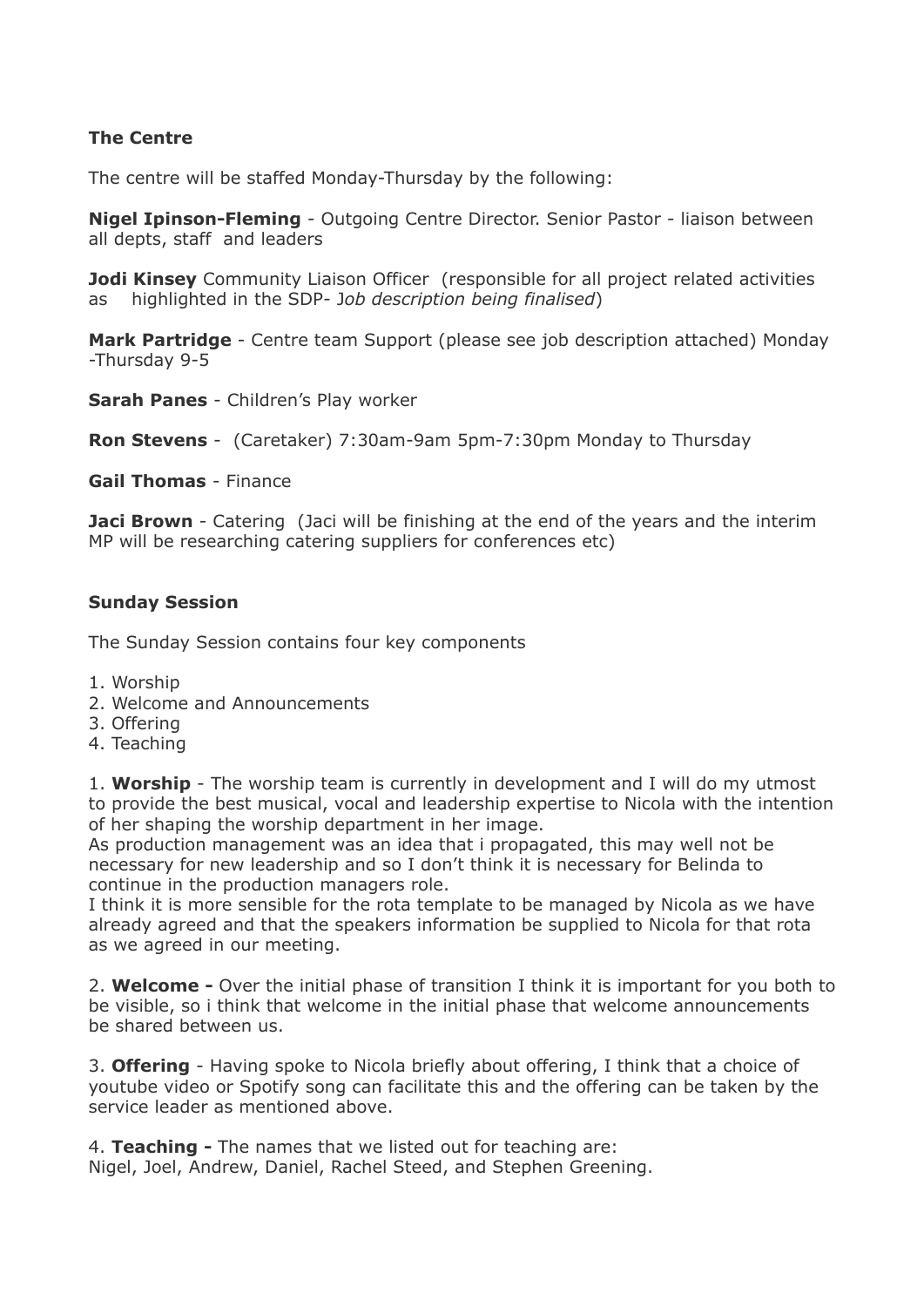To start off with, I am recommending a rota where visibility alongside myself, for both of you is paramount at the beginning - **Joe**l, you need to get to grips with speaking two Sundays in a row, and as we proceed towards the tail end of the year, the speaking circle would gradually widen.

\* For rota purposes - I will liaise with Joel on my speaking dates so that rota can be constructed from July onwards.

## **Hot Spot Issues -**

1. **Pastoral Care -** The key actions steps to pastoral care from our previous meetings have been highlighted in the service delivery plan. Joel, let me know when you would like to meet to run through these so that we can solidify and roll out the infrastructure you see during the transition period.

2. **The Crib -** To keep the flow running smoothly in The Crib in line with BCLC's guidelines for health and hygiene, Heulwen will need to continue to manage the Monday stocking and staffing via volunteers to prevent the coffee shop being closed down.

The purchasing of the supplies for the Monday and the Sunday sessions will continue to be her responsibility and regarding Buzz.

We are currently repurposing volunteers and gaining solid commitment via a rota, with a view to the crib being staffed in line with Jodi's requirements for Buzz.

3. **The Budget -** Please see attached the breakdown of BCLC's monthly overheads. As mentioned to you in or meeting, in order to save costs, I have decided to invoice BCLC via UK Churches for the next amount of my salary for the remainder of my tenure.

I have also decided to provide BCLC's website services for free.

The cost savings accumulated by virtue of these decisions as well as the departure of Heulwen Webb creates a certain level of leeway within the budget so that the centres core hours are covered by Mark Partridge as Centre team Support, as well as the hours designated to Jodi to facilitate the community liaison role.

4. **Building Repurposing** - One of the key ideas behind repurposing the building is galvanising community support, generating goodwill, developing a team go get 'em mentality, all of which contrite to achieving something in partnership with financial cost.

Whilst we may look at the financial cost, and see this as prohibitive, the on going subliminal human cost isn't really getting counted.

I appreciate that there my not be the strength of will at this present moment to undertake such as task, so in the immediate I think it is wise to galvanise our stakeholders and maybe even some of our men into a structured rota for the ongoing set up and pack down of church and the set up for Buzz thereafter, for as long as you deem this practice to be viable

5. **Choir-** It is my intention to carry on with choir for the foreseeable future, with a view to continuity and vocal development.